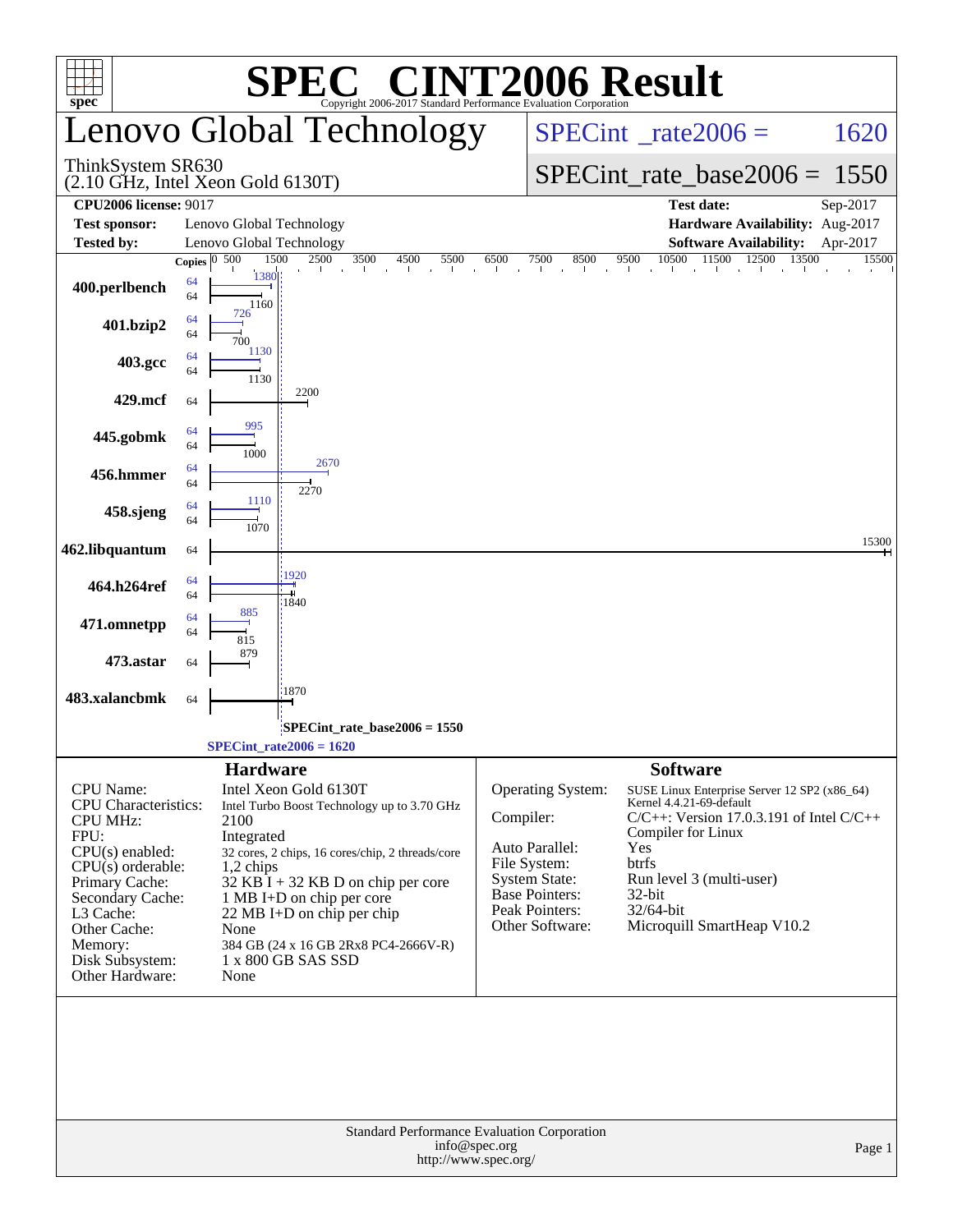

## enovo Global Technology

#### ThinkSystem SR630

(2.10 GHz, Intel Xeon Gold 6130T)

SPECint rate $2006 = 1620$ 

#### [SPECint\\_rate\\_base2006 =](http://www.spec.org/auto/cpu2006/Docs/result-fields.html#SPECintratebase2006) 1550

**[Test sponsor:](http://www.spec.org/auto/cpu2006/Docs/result-fields.html#Testsponsor)** Lenovo Global Technology **[Hardware Availability:](http://www.spec.org/auto/cpu2006/Docs/result-fields.html#HardwareAvailability)** Aug-2017

**[CPU2006 license:](http://www.spec.org/auto/cpu2006/Docs/result-fields.html#CPU2006license)** 9017 **[Test date:](http://www.spec.org/auto/cpu2006/Docs/result-fields.html#Testdate)** Sep-2017 **[Tested by:](http://www.spec.org/auto/cpu2006/Docs/result-fields.html#Testedby)** Lenovo Global Technology **[Software Availability:](http://www.spec.org/auto/cpu2006/Docs/result-fields.html#SoftwareAvailability)** Apr-2017

#### **[Results Table](http://www.spec.org/auto/cpu2006/Docs/result-fields.html#ResultsTable)**

|                    | <b>Base</b>   |                |       |                |       |                |                   | <b>Peak</b>   |                |              |                                                                                                          |              |                |              |
|--------------------|---------------|----------------|-------|----------------|-------|----------------|-------------------|---------------|----------------|--------------|----------------------------------------------------------------------------------------------------------|--------------|----------------|--------------|
| <b>Benchmark</b>   | <b>Copies</b> | <b>Seconds</b> | Ratio | <b>Seconds</b> | Ratio | <b>Seconds</b> | Ratio             | <b>Copies</b> | <b>Seconds</b> | <b>Ratio</b> | <b>Seconds</b>                                                                                           | <b>Ratio</b> | <b>Seconds</b> | <b>Ratio</b> |
| 400.perlbench      | 64            | 542            | 1150  | 540            | 1160  | 541            | <b>1160</b>       | 64            | 449            | 1390         | 453                                                                                                      | 1380         | 455            | 1370         |
| 401.bzip2          | 64            | 880            | 702   | 887            | 696   | 882            | 700               | 64            | 851            | 726          | 851                                                                                                      | 726          | 849            | 727          |
| $403.\mathrm{gcc}$ | 64            | 457            | 1130  | 457            | 1130  | 456            | 1130l             | 64            | 454            | 1130         | 455                                                                                                      | 1130         | 455            | 1130         |
| $429$ .mcf         | 64            | 265            | 2200  | 264            | 2210  | 265            | 2200              | 64            | 265            | 2200         | 264                                                                                                      | 2210         | 265            | 2200         |
| $445$ .gobmk       | 64            | 669            | 1000  | 669            | 1000  | 669            | 1000l             | 64            | 675            | 995          | 675                                                                                                      | 995          | 674            | 996          |
| 456.hmmer          | 64            | 262            | 2280  | 263            | 2270  | 263            | 2270              | 64            | 223            | 2680         | 224                                                                                                      | 2670         | 224            | 2670         |
| $458$ .sjeng       | 64            | 721            | 1070  | 722            | 1070  | 722            | <b>1070</b>       | 64            | 695            | 1120         | 695                                                                                                      | <b>1110</b>  | 695            | 1110         |
| 462.libquantum     | 64            | 85.9           | 15400 | 86.6           | 15300 | 86.5           | 15300             | 64            | 85.9           | 15400        | 86.6                                                                                                     | 15300        | 86.5           | 15300        |
| 464.h264ref        | 64            | 768            | 1840  | 770            | 1840  | 742            | 1910 <sub>l</sub> | 64            | 748            | 1890         | 736                                                                                                      | 1930         | 738            | 1920         |
| 471.omnetpp        | 64            | 491            | 815   | 490            | 816   | 491            | 815               | 64            | 452            | 885          | 450                                                                                                      | 889          | 452            | 885          |
| 473.astar          | 64            | 512            | 878   | 511            | 879   | 511            | 879               | 64            | 512            | 878          | 511                                                                                                      | 879          | 511            | 879          |
| 483.xalancbmk      | 64            | 236            | 1870  | 238            | 1860  | 236            | 1870              | 64            | 236            | 1870         | 238                                                                                                      | 1860         | 236            | 1870         |
|                    |               |                |       |                |       |                |                   |               |                |              | Results appear in the order in which they were run. Bold underlined text indicates a median measurement. |              |                |              |

#### **[Submit Notes](http://www.spec.org/auto/cpu2006/Docs/result-fields.html#SubmitNotes)**

 The numactl mechanism was used to bind copies to processors. The config file option 'submit' was used to generate numactl commands to bind each copy to a specific processor. For details, please see the config file.

#### **[Operating System Notes](http://www.spec.org/auto/cpu2006/Docs/result-fields.html#OperatingSystemNotes)**

Stack size set to unlimited using "ulimit -s unlimited"

#### **[Platform Notes](http://www.spec.org/auto/cpu2006/Docs/result-fields.html#PlatformNotes)**

<http://www.spec.org/>

Standard Performance Evaluation Corporation [info@spec.org](mailto:info@spec.org) BIOS configuration: Choose Operating Mode set to Maximum Performance SNC set to Enable DCU Streamer Prefetcher set to Disable Stale AtoS set to Enable LLC dead line alloc set to Disable Sysinfo program /home/cpu2006-1.2-ic17.0u3/config/sysinfo.rev6993 Revision 6993 of 2015-11-06 (b5e8d4b4eb51ed28d7f98696cbe290c1) running on Cable-SPECcpu2017-SUSE12SP2 Tue Sep 5 05:01:04 2017 This section contains SUT (System Under Test) info as seen by some common utilities. To remove or add to this section, see: <http://www.spec.org/cpu2006/Docs/config.html#sysinfo> From /proc/cpuinfo model name : Intel(R) Xeon(R) Gold 6130T CPU @ 2.10GHz 2 "physical id"s (chips) Continued on next page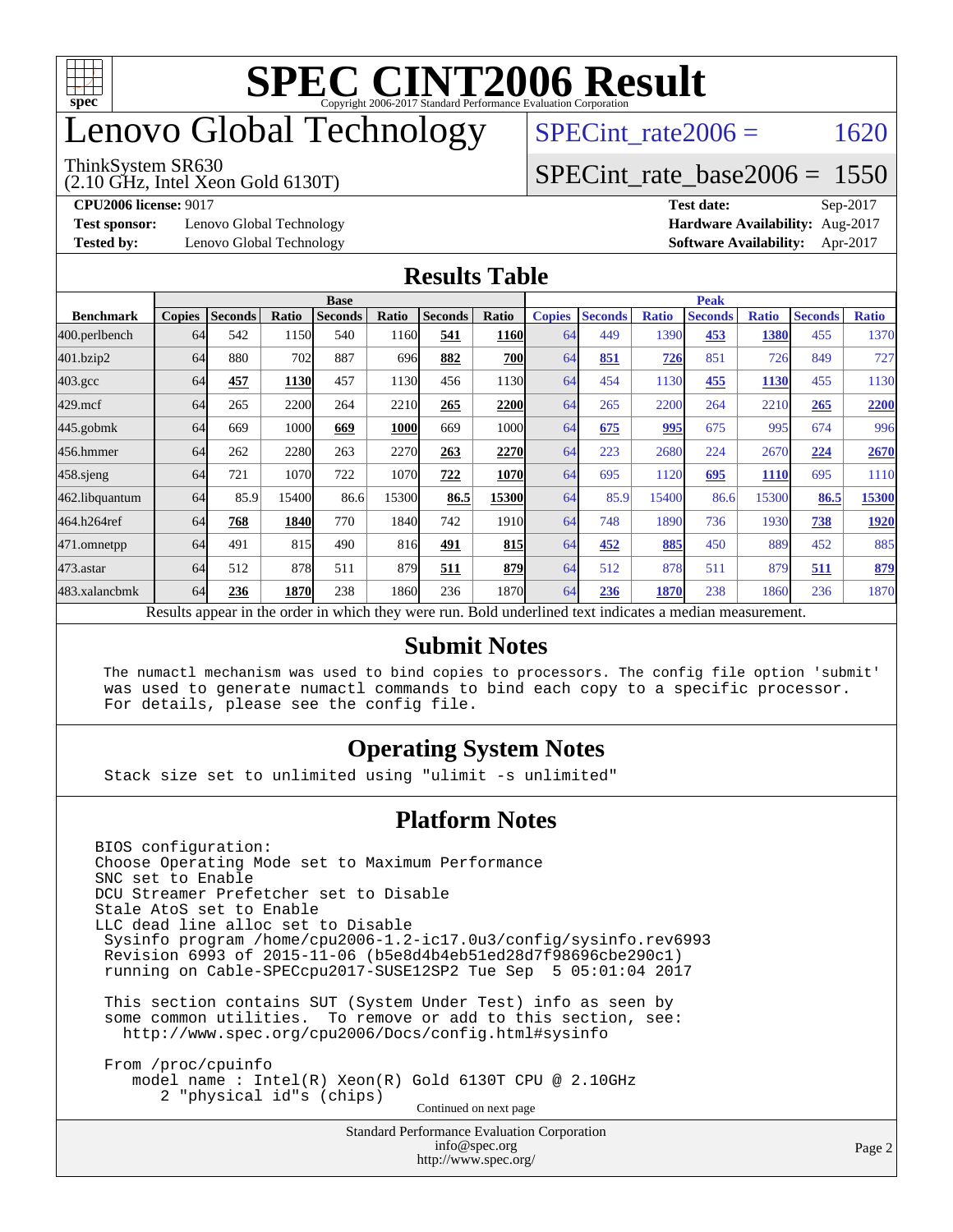

### enovo Global Technology

SPECint rate $2006 = 1620$ 

(2.10 GHz, Intel Xeon Gold 6130T) ThinkSystem SR630

[SPECint\\_rate\\_base2006 =](http://www.spec.org/auto/cpu2006/Docs/result-fields.html#SPECintratebase2006) 1550

**[CPU2006 license:](http://www.spec.org/auto/cpu2006/Docs/result-fields.html#CPU2006license)** 9017 **[Test date:](http://www.spec.org/auto/cpu2006/Docs/result-fields.html#Testdate)** Sep-2017

**[Test sponsor:](http://www.spec.org/auto/cpu2006/Docs/result-fields.html#Testsponsor)** Lenovo Global Technology **[Hardware Availability:](http://www.spec.org/auto/cpu2006/Docs/result-fields.html#HardwareAvailability)** Aug-2017 **[Tested by:](http://www.spec.org/auto/cpu2006/Docs/result-fields.html#Testedby)** Lenovo Global Technology **[Software Availability:](http://www.spec.org/auto/cpu2006/Docs/result-fields.html#SoftwareAvailability)** Apr-2017

### **[Platform Notes \(Continued\)](http://www.spec.org/auto/cpu2006/Docs/result-fields.html#PlatformNotes)**

Standard Performance Evaluation Corporation 64 "processors" cores, siblings (Caution: counting these is hw and system dependent. The following excerpts from /proc/cpuinfo might not be reliable. Use with caution.) cpu cores : 16 siblings : 32 physical 0: cores 0 1 2 3 4 5 6 7 8 9 10 11 12 13 14 15 physical 1: cores 0 1 2 3 4 5 6 7 8 9 10 11 12 13 14 15 cache size : 22528 KB From /proc/meminfo MemTotal: 395892860 kB HugePages\_Total: 0<br>Hugepagesize: 2048 kB Hugepagesize: From /etc/\*release\* /etc/\*version\* SuSE-release: SUSE Linux Enterprise Server 12 (x86\_64) VERSION = 12 PATCHLEVEL = 2 # This file is deprecated and will be removed in a future service pack or release. # Please check /etc/os-release for details about this release. os-release: NAME="SLES" VERSION="12-SP2" VERSION\_ID="12.2" PRETTY\_NAME="SUSE Linux Enterprise Server 12 SP2" ID="sles" ANSI\_COLOR="0;32" CPE\_NAME="cpe:/o:suse:sles:12:sp2" uname -a: Linux Cable-SPECcpu2017-SUSE12SP2 4.4.21-69-default #1 SMP Tue Oct 25 10:58:20 UTC 2016 (9464f67) x86\_64 x86\_64 x86\_64 GNU/Linux run-level 3 Sep 4 17:42 SPEC is set to: /home/cpu2006-1.2-ic17.0u3 Filesystem Type Size Used Avail Use% Mounted on /dev/sda2 btrfs 744G 147G 595G 20% /home Additional information from dmidecode: Warning: Use caution when you interpret this section. The 'dmidecode' program reads system data which is "intended to allow hardware to be accurately determined", but the intent may not be met, as there are frequent changes to hardware, firmware, and the "DMTF SMBIOS" standard. BIOS Lenovo -[IVE109Q-1.00]- 06/28/2017 Memory: 24x Samsung M393A2K43BB1-CTD 16 GB 2 rank 2666 MHz Continued on next page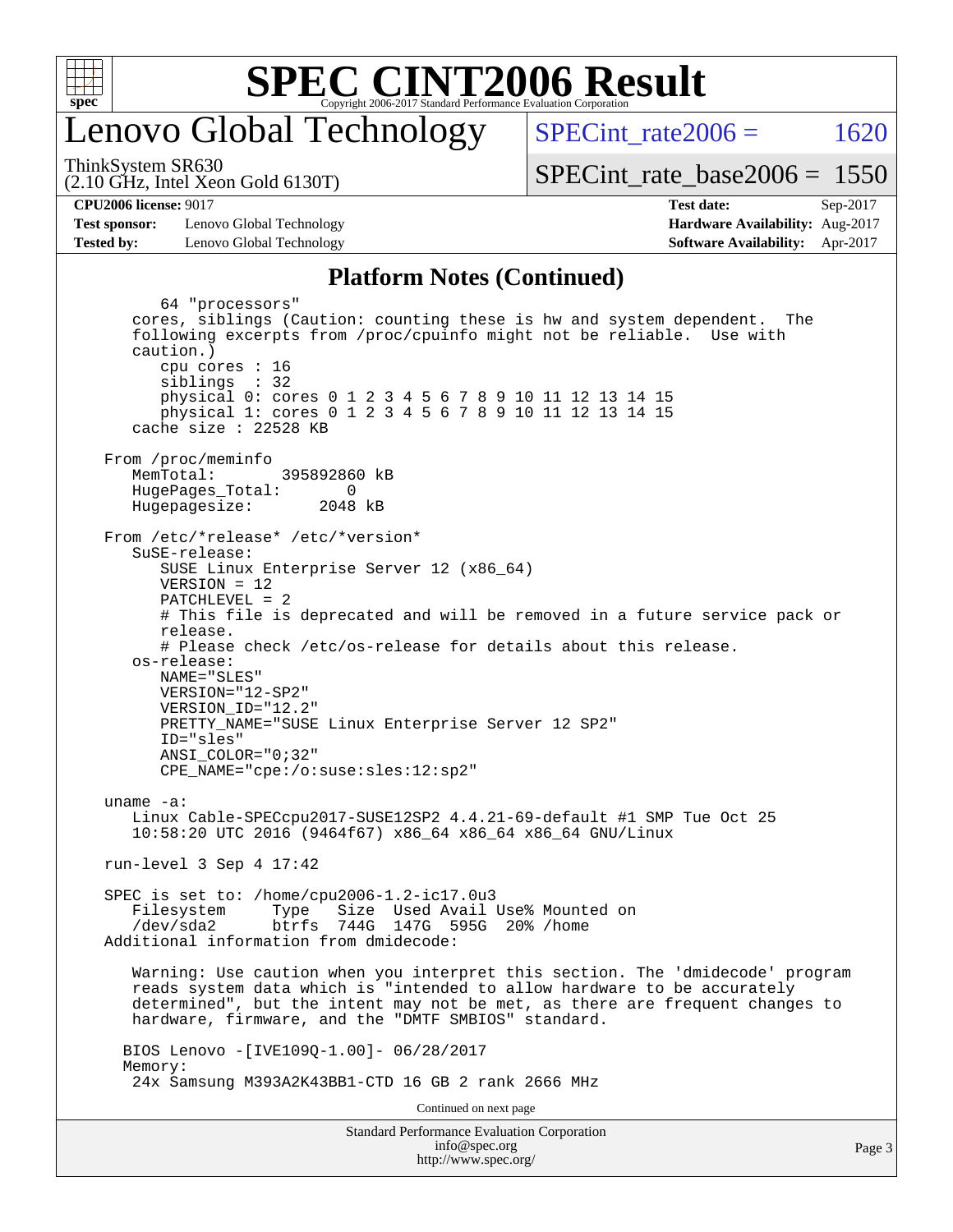

## enovo Global Technology

ThinkSystem SR630

SPECint rate $2006 = 1620$ 

[SPECint\\_rate\\_base2006 =](http://www.spec.org/auto/cpu2006/Docs/result-fields.html#SPECintratebase2006) 1550

(2.10 GHz, Intel Xeon Gold 6130T)

**[Test sponsor:](http://www.spec.org/auto/cpu2006/Docs/result-fields.html#Testsponsor)** Lenovo Global Technology **[Hardware Availability:](http://www.spec.org/auto/cpu2006/Docs/result-fields.html#HardwareAvailability)** Aug-2017

**[CPU2006 license:](http://www.spec.org/auto/cpu2006/Docs/result-fields.html#CPU2006license)** 9017 **[Test date:](http://www.spec.org/auto/cpu2006/Docs/result-fields.html#Testdate)** Sep-2017 **[Tested by:](http://www.spec.org/auto/cpu2006/Docs/result-fields.html#Testedby)** Lenovo Global Technology **[Software Availability:](http://www.spec.org/auto/cpu2006/Docs/result-fields.html#SoftwareAvailability)** Apr-2017

#### **[Platform Notes \(Continued\)](http://www.spec.org/auto/cpu2006/Docs/result-fields.html#PlatformNotes)**

(End of data from sysinfo program)

#### **[General Notes](http://www.spec.org/auto/cpu2006/Docs/result-fields.html#GeneralNotes)**

Environment variables set by runspec before the start of the run: LD\_LIBRARY\_PATH = "/home/cpu2006-1.2-ic17.0u3/lib/ia32:/home/cpu2006-1.2-ic17.0u3/lib/intel64:/home/cpu2006-1.2-ic17.0u3/sh10.2"

 Binaries compiled on a system with 1x Intel Core i7-4790 CPU + 32GB RAM memory using Redhat Enterprise Linux 7.2 Transparent Huge Pages enabled by default Filesystem page cache cleared with: shell invocation of 'sync; echo 3 > /proc/sys/vm/drop\_caches' prior to run runspec command invoked through numactl i.e.: numactl --interleave=all runspec <etc>

#### **[Base Compiler Invocation](http://www.spec.org/auto/cpu2006/Docs/result-fields.html#BaseCompilerInvocation)**

[C benchmarks](http://www.spec.org/auto/cpu2006/Docs/result-fields.html#Cbenchmarks):

[icc -m32 -L/opt/intel/compilers\\_and\\_libraries\\_2017/linux/lib/ia32](http://www.spec.org/cpu2006/results/res2017q4/cpu2006-20170918-49540.flags.html#user_CCbase_intel_icc_c29f3ff5a7ed067b11e4ec10a03f03ae)

[C++ benchmarks:](http://www.spec.org/auto/cpu2006/Docs/result-fields.html#CXXbenchmarks)

[icpc -m32 -L/opt/intel/compilers\\_and\\_libraries\\_2017/linux/lib/ia32](http://www.spec.org/cpu2006/results/res2017q4/cpu2006-20170918-49540.flags.html#user_CXXbase_intel_icpc_8c35c7808b62dab9ae41a1aa06361b6b)

#### **[Base Portability Flags](http://www.spec.org/auto/cpu2006/Docs/result-fields.html#BasePortabilityFlags)**

 400.perlbench: [-D\\_FILE\\_OFFSET\\_BITS=64](http://www.spec.org/cpu2006/results/res2017q4/cpu2006-20170918-49540.flags.html#user_basePORTABILITY400_perlbench_file_offset_bits_64_438cf9856305ebd76870a2c6dc2689ab) [-DSPEC\\_CPU\\_LINUX\\_IA32](http://www.spec.org/cpu2006/results/res2017q4/cpu2006-20170918-49540.flags.html#b400.perlbench_baseCPORTABILITY_DSPEC_CPU_LINUX_IA32) 401.bzip2: [-D\\_FILE\\_OFFSET\\_BITS=64](http://www.spec.org/cpu2006/results/res2017q4/cpu2006-20170918-49540.flags.html#user_basePORTABILITY401_bzip2_file_offset_bits_64_438cf9856305ebd76870a2c6dc2689ab) 403.gcc: [-D\\_FILE\\_OFFSET\\_BITS=64](http://www.spec.org/cpu2006/results/res2017q4/cpu2006-20170918-49540.flags.html#user_basePORTABILITY403_gcc_file_offset_bits_64_438cf9856305ebd76870a2c6dc2689ab) 429.mcf: [-D\\_FILE\\_OFFSET\\_BITS=64](http://www.spec.org/cpu2006/results/res2017q4/cpu2006-20170918-49540.flags.html#user_basePORTABILITY429_mcf_file_offset_bits_64_438cf9856305ebd76870a2c6dc2689ab) 445.gobmk: [-D\\_FILE\\_OFFSET\\_BITS=64](http://www.spec.org/cpu2006/results/res2017q4/cpu2006-20170918-49540.flags.html#user_basePORTABILITY445_gobmk_file_offset_bits_64_438cf9856305ebd76870a2c6dc2689ab) 456.hmmer: [-D\\_FILE\\_OFFSET\\_BITS=64](http://www.spec.org/cpu2006/results/res2017q4/cpu2006-20170918-49540.flags.html#user_basePORTABILITY456_hmmer_file_offset_bits_64_438cf9856305ebd76870a2c6dc2689ab) 458.sjeng: [-D\\_FILE\\_OFFSET\\_BITS=64](http://www.spec.org/cpu2006/results/res2017q4/cpu2006-20170918-49540.flags.html#user_basePORTABILITY458_sjeng_file_offset_bits_64_438cf9856305ebd76870a2c6dc2689ab) 462.libquantum: [-D\\_FILE\\_OFFSET\\_BITS=64](http://www.spec.org/cpu2006/results/res2017q4/cpu2006-20170918-49540.flags.html#user_basePORTABILITY462_libquantum_file_offset_bits_64_438cf9856305ebd76870a2c6dc2689ab) [-DSPEC\\_CPU\\_LINUX](http://www.spec.org/cpu2006/results/res2017q4/cpu2006-20170918-49540.flags.html#b462.libquantum_baseCPORTABILITY_DSPEC_CPU_LINUX) 464.h264ref: [-D\\_FILE\\_OFFSET\\_BITS=64](http://www.spec.org/cpu2006/results/res2017q4/cpu2006-20170918-49540.flags.html#user_basePORTABILITY464_h264ref_file_offset_bits_64_438cf9856305ebd76870a2c6dc2689ab) 471.omnetpp: [-D\\_FILE\\_OFFSET\\_BITS=64](http://www.spec.org/cpu2006/results/res2017q4/cpu2006-20170918-49540.flags.html#user_basePORTABILITY471_omnetpp_file_offset_bits_64_438cf9856305ebd76870a2c6dc2689ab) 473.astar: [-D\\_FILE\\_OFFSET\\_BITS=64](http://www.spec.org/cpu2006/results/res2017q4/cpu2006-20170918-49540.flags.html#user_basePORTABILITY473_astar_file_offset_bits_64_438cf9856305ebd76870a2c6dc2689ab) 483.xalancbmk: [-D\\_FILE\\_OFFSET\\_BITS=64](http://www.spec.org/cpu2006/results/res2017q4/cpu2006-20170918-49540.flags.html#user_basePORTABILITY483_xalancbmk_file_offset_bits_64_438cf9856305ebd76870a2c6dc2689ab) [-DSPEC\\_CPU\\_LINUX](http://www.spec.org/cpu2006/results/res2017q4/cpu2006-20170918-49540.flags.html#b483.xalancbmk_baseCXXPORTABILITY_DSPEC_CPU_LINUX)

#### **[Base Optimization Flags](http://www.spec.org/auto/cpu2006/Docs/result-fields.html#BaseOptimizationFlags)**

[C benchmarks](http://www.spec.org/auto/cpu2006/Docs/result-fields.html#Cbenchmarks):

[-xCORE-AVX2](http://www.spec.org/cpu2006/results/res2017q4/cpu2006-20170918-49540.flags.html#user_CCbase_f-xCORE-AVX2) [-ipo](http://www.spec.org/cpu2006/results/res2017q4/cpu2006-20170918-49540.flags.html#user_CCbase_f-ipo) [-O3](http://www.spec.org/cpu2006/results/res2017q4/cpu2006-20170918-49540.flags.html#user_CCbase_f-O3) [-no-prec-div](http://www.spec.org/cpu2006/results/res2017q4/cpu2006-20170918-49540.flags.html#user_CCbase_f-no-prec-div) [-qopt-prefetch](http://www.spec.org/cpu2006/results/res2017q4/cpu2006-20170918-49540.flags.html#user_CCbase_f-qopt-prefetch) [-qopt-mem-layout-trans=3](http://www.spec.org/cpu2006/results/res2017q4/cpu2006-20170918-49540.flags.html#user_CCbase_f-qopt-mem-layout-trans_170f5be61cd2cedc9b54468c59262d5d)

Continued on next page

Standard Performance Evaluation Corporation [info@spec.org](mailto:info@spec.org) <http://www.spec.org/>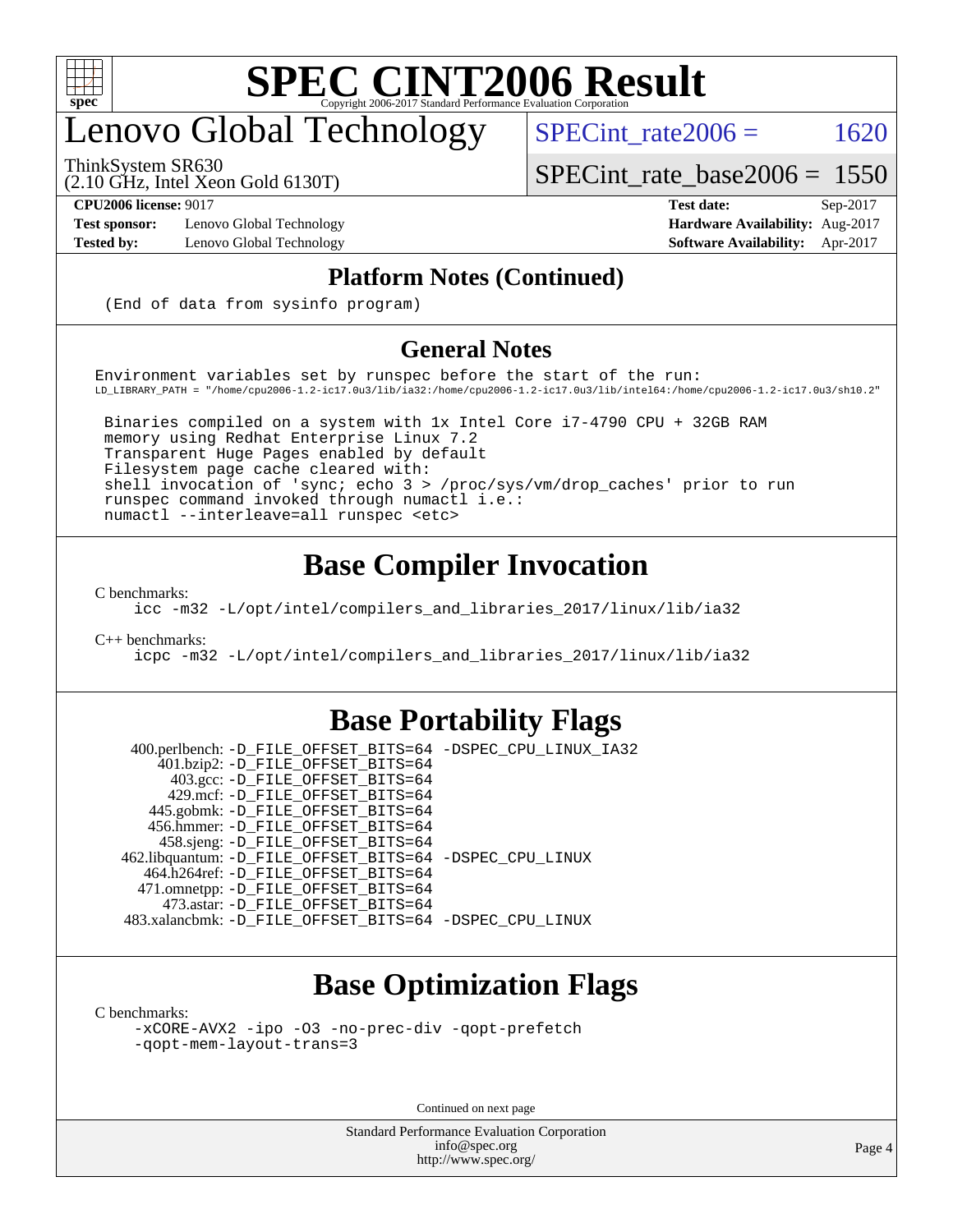

## enovo Global Technology

ThinkSystem SR630

SPECint rate $2006 = 1620$ 

(2.10 GHz, Intel Xeon Gold 6130T)

[SPECint\\_rate\\_base2006 =](http://www.spec.org/auto/cpu2006/Docs/result-fields.html#SPECintratebase2006) 1550

**[Test sponsor:](http://www.spec.org/auto/cpu2006/Docs/result-fields.html#Testsponsor)** Lenovo Global Technology **[Hardware Availability:](http://www.spec.org/auto/cpu2006/Docs/result-fields.html#HardwareAvailability)** Aug-2017

**[CPU2006 license:](http://www.spec.org/auto/cpu2006/Docs/result-fields.html#CPU2006license)** 9017 **[Test date:](http://www.spec.org/auto/cpu2006/Docs/result-fields.html#Testdate)** Sep-2017 **[Tested by:](http://www.spec.org/auto/cpu2006/Docs/result-fields.html#Testedby)** Lenovo Global Technology **[Software Availability:](http://www.spec.org/auto/cpu2006/Docs/result-fields.html#SoftwareAvailability)** Apr-2017

### **[Base Optimization Flags \(Continued\)](http://www.spec.org/auto/cpu2006/Docs/result-fields.html#BaseOptimizationFlags)**

[C++ benchmarks:](http://www.spec.org/auto/cpu2006/Docs/result-fields.html#CXXbenchmarks)

[-xCORE-AVX2](http://www.spec.org/cpu2006/results/res2017q4/cpu2006-20170918-49540.flags.html#user_CXXbase_f-xCORE-AVX2) [-ipo](http://www.spec.org/cpu2006/results/res2017q4/cpu2006-20170918-49540.flags.html#user_CXXbase_f-ipo) [-O3](http://www.spec.org/cpu2006/results/res2017q4/cpu2006-20170918-49540.flags.html#user_CXXbase_f-O3) [-no-prec-div](http://www.spec.org/cpu2006/results/res2017q4/cpu2006-20170918-49540.flags.html#user_CXXbase_f-no-prec-div) [-qopt-prefetch](http://www.spec.org/cpu2006/results/res2017q4/cpu2006-20170918-49540.flags.html#user_CXXbase_f-qopt-prefetch) [-qopt-mem-layout-trans=3](http://www.spec.org/cpu2006/results/res2017q4/cpu2006-20170918-49540.flags.html#user_CXXbase_f-qopt-mem-layout-trans_170f5be61cd2cedc9b54468c59262d5d) [-Wl,-z,muldefs](http://www.spec.org/cpu2006/results/res2017q4/cpu2006-20170918-49540.flags.html#user_CXXbase_link_force_multiple1_74079c344b956b9658436fd1b6dd3a8a) [-L/sh10.2 -lsmartheap](http://www.spec.org/cpu2006/results/res2017q4/cpu2006-20170918-49540.flags.html#user_CXXbase_SmartHeap_b831f2d313e2fffa6dfe3f00ffc1f1c0)

#### **[Base Other Flags](http://www.spec.org/auto/cpu2006/Docs/result-fields.html#BaseOtherFlags)**

[C benchmarks](http://www.spec.org/auto/cpu2006/Docs/result-fields.html#Cbenchmarks):

403.gcc: [-Dalloca=\\_alloca](http://www.spec.org/cpu2006/results/res2017q4/cpu2006-20170918-49540.flags.html#b403.gcc_baseEXTRA_CFLAGS_Dalloca_be3056838c12de2578596ca5467af7f3)

#### **[Peak Compiler Invocation](http://www.spec.org/auto/cpu2006/Docs/result-fields.html#PeakCompilerInvocation)**

[C benchmarks \(except as noted below\)](http://www.spec.org/auto/cpu2006/Docs/result-fields.html#Cbenchmarksexceptasnotedbelow):

[icc -m32 -L/opt/intel/compilers\\_and\\_libraries\\_2017/linux/lib/ia32](http://www.spec.org/cpu2006/results/res2017q4/cpu2006-20170918-49540.flags.html#user_CCpeak_intel_icc_c29f3ff5a7ed067b11e4ec10a03f03ae)

400.perlbench: [icc -m64](http://www.spec.org/cpu2006/results/res2017q4/cpu2006-20170918-49540.flags.html#user_peakCCLD400_perlbench_intel_icc_64bit_bda6cc9af1fdbb0edc3795bac97ada53)

401.bzip2: [icc -m64](http://www.spec.org/cpu2006/results/res2017q4/cpu2006-20170918-49540.flags.html#user_peakCCLD401_bzip2_intel_icc_64bit_bda6cc9af1fdbb0edc3795bac97ada53)

456.hmmer: [icc -m64](http://www.spec.org/cpu2006/results/res2017q4/cpu2006-20170918-49540.flags.html#user_peakCCLD456_hmmer_intel_icc_64bit_bda6cc9af1fdbb0edc3795bac97ada53)

458.sjeng: [icc -m64](http://www.spec.org/cpu2006/results/res2017q4/cpu2006-20170918-49540.flags.html#user_peakCCLD458_sjeng_intel_icc_64bit_bda6cc9af1fdbb0edc3795bac97ada53)

#### [C++ benchmarks:](http://www.spec.org/auto/cpu2006/Docs/result-fields.html#CXXbenchmarks)

[icpc -m32 -L/opt/intel/compilers\\_and\\_libraries\\_2017/linux/lib/ia32](http://www.spec.org/cpu2006/results/res2017q4/cpu2006-20170918-49540.flags.html#user_CXXpeak_intel_icpc_8c35c7808b62dab9ae41a1aa06361b6b)

#### **[Peak Portability Flags](http://www.spec.org/auto/cpu2006/Docs/result-fields.html#PeakPortabilityFlags)**

 400.perlbench: [-DSPEC\\_CPU\\_LP64](http://www.spec.org/cpu2006/results/res2017q4/cpu2006-20170918-49540.flags.html#b400.perlbench_peakCPORTABILITY_DSPEC_CPU_LP64) [-DSPEC\\_CPU\\_LINUX\\_X64](http://www.spec.org/cpu2006/results/res2017q4/cpu2006-20170918-49540.flags.html#b400.perlbench_peakCPORTABILITY_DSPEC_CPU_LINUX_X64) 401.bzip2: [-DSPEC\\_CPU\\_LP64](http://www.spec.org/cpu2006/results/res2017q4/cpu2006-20170918-49540.flags.html#suite_peakCPORTABILITY401_bzip2_DSPEC_CPU_LP64) 403.gcc: [-D\\_FILE\\_OFFSET\\_BITS=64](http://www.spec.org/cpu2006/results/res2017q4/cpu2006-20170918-49540.flags.html#user_peakPORTABILITY403_gcc_file_offset_bits_64_438cf9856305ebd76870a2c6dc2689ab) 429.mcf: [-D\\_FILE\\_OFFSET\\_BITS=64](http://www.spec.org/cpu2006/results/res2017q4/cpu2006-20170918-49540.flags.html#user_peakPORTABILITY429_mcf_file_offset_bits_64_438cf9856305ebd76870a2c6dc2689ab) 445.gobmk: [-D\\_FILE\\_OFFSET\\_BITS=64](http://www.spec.org/cpu2006/results/res2017q4/cpu2006-20170918-49540.flags.html#user_peakPORTABILITY445_gobmk_file_offset_bits_64_438cf9856305ebd76870a2c6dc2689ab) 456.hmmer: [-DSPEC\\_CPU\\_LP64](http://www.spec.org/cpu2006/results/res2017q4/cpu2006-20170918-49540.flags.html#suite_peakCPORTABILITY456_hmmer_DSPEC_CPU_LP64) 458.sjeng: [-DSPEC\\_CPU\\_LP64](http://www.spec.org/cpu2006/results/res2017q4/cpu2006-20170918-49540.flags.html#suite_peakCPORTABILITY458_sjeng_DSPEC_CPU_LP64) 462.libquantum: [-D\\_FILE\\_OFFSET\\_BITS=64](http://www.spec.org/cpu2006/results/res2017q4/cpu2006-20170918-49540.flags.html#user_peakPORTABILITY462_libquantum_file_offset_bits_64_438cf9856305ebd76870a2c6dc2689ab) [-DSPEC\\_CPU\\_LINUX](http://www.spec.org/cpu2006/results/res2017q4/cpu2006-20170918-49540.flags.html#b462.libquantum_peakCPORTABILITY_DSPEC_CPU_LINUX) 464.h264ref: [-D\\_FILE\\_OFFSET\\_BITS=64](http://www.spec.org/cpu2006/results/res2017q4/cpu2006-20170918-49540.flags.html#user_peakPORTABILITY464_h264ref_file_offset_bits_64_438cf9856305ebd76870a2c6dc2689ab) 471.omnetpp: [-D\\_FILE\\_OFFSET\\_BITS=64](http://www.spec.org/cpu2006/results/res2017q4/cpu2006-20170918-49540.flags.html#user_peakPORTABILITY471_omnetpp_file_offset_bits_64_438cf9856305ebd76870a2c6dc2689ab) 473.astar: [-D\\_FILE\\_OFFSET\\_BITS=64](http://www.spec.org/cpu2006/results/res2017q4/cpu2006-20170918-49540.flags.html#user_peakPORTABILITY473_astar_file_offset_bits_64_438cf9856305ebd76870a2c6dc2689ab) 483.xalancbmk: [-D\\_FILE\\_OFFSET\\_BITS=64](http://www.spec.org/cpu2006/results/res2017q4/cpu2006-20170918-49540.flags.html#user_peakPORTABILITY483_xalancbmk_file_offset_bits_64_438cf9856305ebd76870a2c6dc2689ab) [-DSPEC\\_CPU\\_LINUX](http://www.spec.org/cpu2006/results/res2017q4/cpu2006-20170918-49540.flags.html#b483.xalancbmk_peakCXXPORTABILITY_DSPEC_CPU_LINUX)

> Standard Performance Evaluation Corporation [info@spec.org](mailto:info@spec.org) <http://www.spec.org/>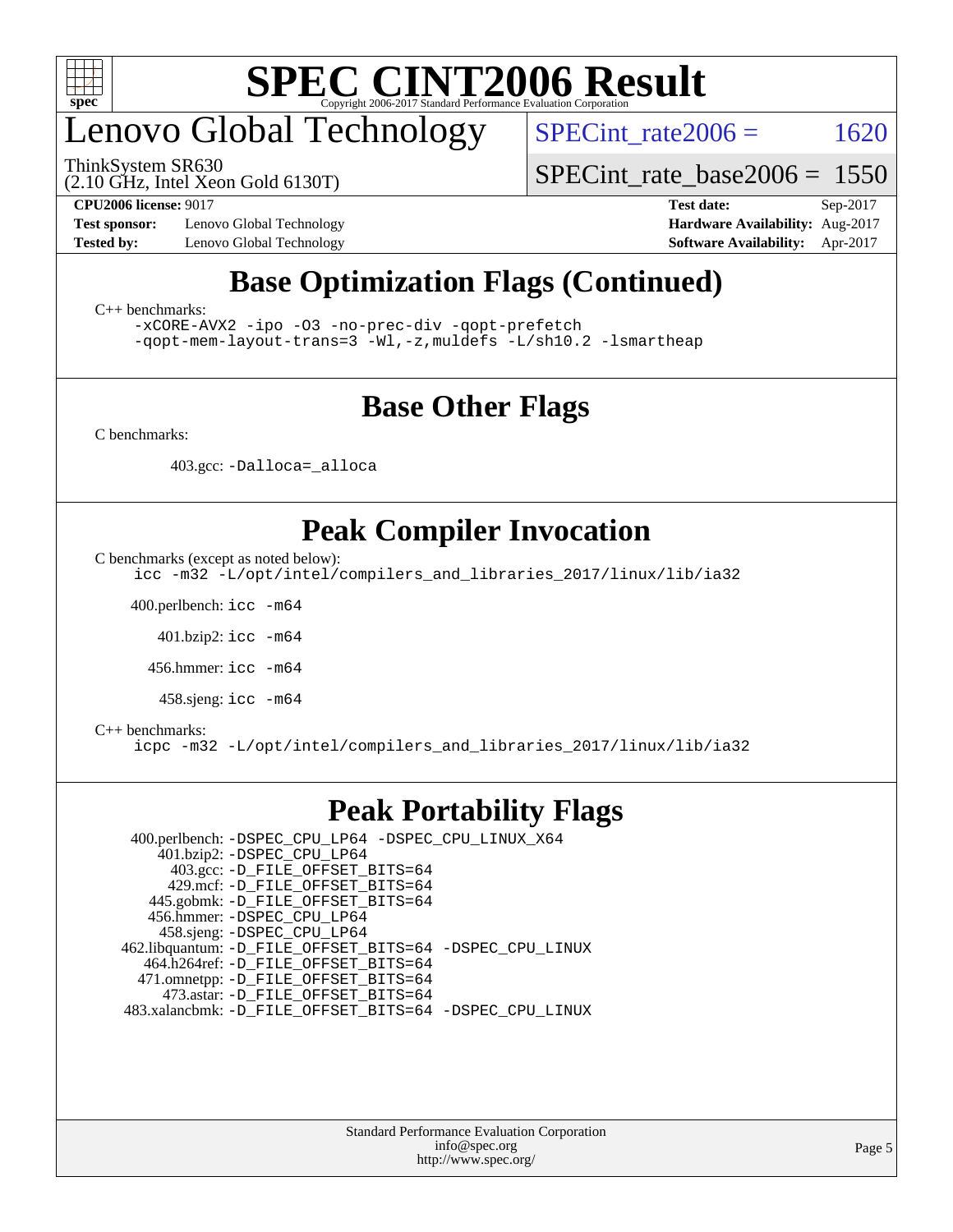

### enovo Global Technology

SPECint rate $2006 = 1620$ 

(2.10 GHz, Intel Xeon Gold 6130T) ThinkSystem SR630

[SPECint\\_rate\\_base2006 =](http://www.spec.org/auto/cpu2006/Docs/result-fields.html#SPECintratebase2006) 1550

**[Test sponsor:](http://www.spec.org/auto/cpu2006/Docs/result-fields.html#Testsponsor)** Lenovo Global Technology **[Hardware Availability:](http://www.spec.org/auto/cpu2006/Docs/result-fields.html#HardwareAvailability)** Aug-2017 **[Tested by:](http://www.spec.org/auto/cpu2006/Docs/result-fields.html#Testedby)** Lenovo Global Technology **[Software Availability:](http://www.spec.org/auto/cpu2006/Docs/result-fields.html#SoftwareAvailability)** Apr-2017

**[CPU2006 license:](http://www.spec.org/auto/cpu2006/Docs/result-fields.html#CPU2006license)** 9017 **[Test date:](http://www.spec.org/auto/cpu2006/Docs/result-fields.html#Testdate)** Sep-2017

### **[Peak Optimization Flags](http://www.spec.org/auto/cpu2006/Docs/result-fields.html#PeakOptimizationFlags)**

#### [C benchmarks](http://www.spec.org/auto/cpu2006/Docs/result-fields.html#Cbenchmarks):

 400.perlbench: [-prof-gen](http://www.spec.org/cpu2006/results/res2017q4/cpu2006-20170918-49540.flags.html#user_peakPASS1_CFLAGSPASS1_LDCFLAGS400_perlbench_prof_gen_e43856698f6ca7b7e442dfd80e94a8fc)(pass 1) [-prof-use](http://www.spec.org/cpu2006/results/res2017q4/cpu2006-20170918-49540.flags.html#user_peakPASS2_CFLAGSPASS2_LDCFLAGS400_perlbench_prof_use_bccf7792157ff70d64e32fe3e1250b55)(pass 2) [-xCORE-AVX2](http://www.spec.org/cpu2006/results/res2017q4/cpu2006-20170918-49540.flags.html#user_peakPASS2_CFLAGSPASS2_LDCFLAGS400_perlbench_f-xCORE-AVX2)(pass 2)  $-par-num-threads=1(pass 1) -ipo(pass 2) -O3(pass 2)$  $-par-num-threads=1(pass 1) -ipo(pass 2) -O3(pass 2)$  $-par-num-threads=1(pass 1) -ipo(pass 2) -O3(pass 2)$  $-par-num-threads=1(pass 1) -ipo(pass 2) -O3(pass 2)$  $-par-num-threads=1(pass 1) -ipo(pass 2) -O3(pass 2)$  $-par-num-threads=1(pass 1) -ipo(pass 2) -O3(pass 2)$ [-no-prec-div](http://www.spec.org/cpu2006/results/res2017q4/cpu2006-20170918-49540.flags.html#user_peakPASS2_CFLAGSPASS2_LDCFLAGS400_perlbench_f-no-prec-div)(pass 2) [-auto-ilp32](http://www.spec.org/cpu2006/results/res2017q4/cpu2006-20170918-49540.flags.html#user_peakCOPTIMIZE400_perlbench_f-auto-ilp32) [-qopt-mem-layout-trans=3](http://www.spec.org/cpu2006/results/res2017q4/cpu2006-20170918-49540.flags.html#user_peakCOPTIMIZE400_perlbench_f-qopt-mem-layout-trans_170f5be61cd2cedc9b54468c59262d5d) 401.bzip2: [-prof-gen](http://www.spec.org/cpu2006/results/res2017q4/cpu2006-20170918-49540.flags.html#user_peakPASS1_CFLAGSPASS1_LDCFLAGS401_bzip2_prof_gen_e43856698f6ca7b7e442dfd80e94a8fc)(pass 1) [-prof-use](http://www.spec.org/cpu2006/results/res2017q4/cpu2006-20170918-49540.flags.html#user_peakPASS2_CFLAGSPASS2_LDCFLAGS401_bzip2_prof_use_bccf7792157ff70d64e32fe3e1250b55)(pass 2) [-xCORE-AVX2](http://www.spec.org/cpu2006/results/res2017q4/cpu2006-20170918-49540.flags.html#user_peakPASS2_CFLAGSPASS2_LDCFLAGS401_bzip2_f-xCORE-AVX2)(pass 2) [-par-num-threads=1](http://www.spec.org/cpu2006/results/res2017q4/cpu2006-20170918-49540.flags.html#user_peakPASS1_CFLAGSPASS1_LDCFLAGS401_bzip2_par_num_threads_786a6ff141b4e9e90432e998842df6c2)(pass 1) [-ipo](http://www.spec.org/cpu2006/results/res2017q4/cpu2006-20170918-49540.flags.html#user_peakPASS2_CFLAGSPASS2_LDCFLAGS401_bzip2_f-ipo)(pass 2) [-O3](http://www.spec.org/cpu2006/results/res2017q4/cpu2006-20170918-49540.flags.html#user_peakPASS2_CFLAGSPASS2_LDCFLAGS401_bzip2_f-O3)(pass 2) [-no-prec-div](http://www.spec.org/cpu2006/results/res2017q4/cpu2006-20170918-49540.flags.html#user_peakPASS2_CFLAGSPASS2_LDCFLAGS401_bzip2_f-no-prec-div)(pass 2) [-qopt-prefetch](http://www.spec.org/cpu2006/results/res2017q4/cpu2006-20170918-49540.flags.html#user_peakCOPTIMIZE401_bzip2_f-qopt-prefetch) [-auto-ilp32](http://www.spec.org/cpu2006/results/res2017q4/cpu2006-20170918-49540.flags.html#user_peakCOPTIMIZE401_bzip2_f-auto-ilp32) [-qopt-mem-layout-trans=3](http://www.spec.org/cpu2006/results/res2017q4/cpu2006-20170918-49540.flags.html#user_peakCOPTIMIZE401_bzip2_f-qopt-mem-layout-trans_170f5be61cd2cedc9b54468c59262d5d) 403.gcc: [-xCORE-AVX2](http://www.spec.org/cpu2006/results/res2017q4/cpu2006-20170918-49540.flags.html#user_peakOPTIMIZE403_gcc_f-xCORE-AVX2) [-ipo](http://www.spec.org/cpu2006/results/res2017q4/cpu2006-20170918-49540.flags.html#user_peakOPTIMIZE403_gcc_f-ipo) [-O3](http://www.spec.org/cpu2006/results/res2017q4/cpu2006-20170918-49540.flags.html#user_peakOPTIMIZE403_gcc_f-O3) [-no-prec-div](http://www.spec.org/cpu2006/results/res2017q4/cpu2006-20170918-49540.flags.html#user_peakOPTIMIZE403_gcc_f-no-prec-div) [-qopt-mem-layout-trans=3](http://www.spec.org/cpu2006/results/res2017q4/cpu2006-20170918-49540.flags.html#user_peakCOPTIMIZE403_gcc_f-qopt-mem-layout-trans_170f5be61cd2cedc9b54468c59262d5d)  $429$ .mcf: basepeak = yes 445.gobmk: [-prof-gen](http://www.spec.org/cpu2006/results/res2017q4/cpu2006-20170918-49540.flags.html#user_peakPASS1_CFLAGSPASS1_LDCFLAGS445_gobmk_prof_gen_e43856698f6ca7b7e442dfd80e94a8fc)(pass 1) [-prof-use](http://www.spec.org/cpu2006/results/res2017q4/cpu2006-20170918-49540.flags.html#user_peakPASS2_CFLAGSPASS2_LDCFLAGSPASS2_LDFLAGS445_gobmk_prof_use_bccf7792157ff70d64e32fe3e1250b55)(pass 2) [-xCORE-AVX2](http://www.spec.org/cpu2006/results/res2017q4/cpu2006-20170918-49540.flags.html#user_peakPASS2_CFLAGSPASS2_LDCFLAGSPASS2_LDFLAGS445_gobmk_f-xCORE-AVX2)(pass 2)  $-par-num-threads=1(pass 1) -ipo(pass 2) -O3(pass 2)$  $-par-num-threads=1(pass 1) -ipo(pass 2) -O3(pass 2)$  $-par-num-threads=1(pass 1) -ipo(pass 2) -O3(pass 2)$  $-par-num-threads=1(pass 1) -ipo(pass 2) -O3(pass 2)$  $-par-num-threads=1(pass 1) -ipo(pass 2) -O3(pass 2)$  $-par-num-threads=1(pass 1) -ipo(pass 2) -O3(pass 2)$ [-no-prec-div](http://www.spec.org/cpu2006/results/res2017q4/cpu2006-20170918-49540.flags.html#user_peakPASS2_LDCFLAGS445_gobmk_f-no-prec-div)(pass 2) [-qopt-mem-layout-trans=3](http://www.spec.org/cpu2006/results/res2017q4/cpu2006-20170918-49540.flags.html#user_peakCOPTIMIZE445_gobmk_f-qopt-mem-layout-trans_170f5be61cd2cedc9b54468c59262d5d) 456.hmmer: [-xCORE-AVX2](http://www.spec.org/cpu2006/results/res2017q4/cpu2006-20170918-49540.flags.html#user_peakOPTIMIZE456_hmmer_f-xCORE-AVX2) [-ipo](http://www.spec.org/cpu2006/results/res2017q4/cpu2006-20170918-49540.flags.html#user_peakOPTIMIZE456_hmmer_f-ipo) [-O3](http://www.spec.org/cpu2006/results/res2017q4/cpu2006-20170918-49540.flags.html#user_peakOPTIMIZE456_hmmer_f-O3) [-no-prec-div](http://www.spec.org/cpu2006/results/res2017q4/cpu2006-20170918-49540.flags.html#user_peakOPTIMIZE456_hmmer_f-no-prec-div) [-unroll2](http://www.spec.org/cpu2006/results/res2017q4/cpu2006-20170918-49540.flags.html#user_peakCOPTIMIZE456_hmmer_f-unroll_784dae83bebfb236979b41d2422d7ec2) [-auto-ilp32](http://www.spec.org/cpu2006/results/res2017q4/cpu2006-20170918-49540.flags.html#user_peakCOPTIMIZE456_hmmer_f-auto-ilp32) [-qopt-mem-layout-trans=3](http://www.spec.org/cpu2006/results/res2017q4/cpu2006-20170918-49540.flags.html#user_peakCOPTIMIZE456_hmmer_f-qopt-mem-layout-trans_170f5be61cd2cedc9b54468c59262d5d) 458.sjeng: [-prof-gen](http://www.spec.org/cpu2006/results/res2017q4/cpu2006-20170918-49540.flags.html#user_peakPASS1_CFLAGSPASS1_LDCFLAGS458_sjeng_prof_gen_e43856698f6ca7b7e442dfd80e94a8fc)(pass 1) [-prof-use](http://www.spec.org/cpu2006/results/res2017q4/cpu2006-20170918-49540.flags.html#user_peakPASS2_CFLAGSPASS2_LDCFLAGS458_sjeng_prof_use_bccf7792157ff70d64e32fe3e1250b55)(pass 2) [-xCORE-AVX2](http://www.spec.org/cpu2006/results/res2017q4/cpu2006-20170918-49540.flags.html#user_peakPASS2_CFLAGSPASS2_LDCFLAGS458_sjeng_f-xCORE-AVX2)(pass 2)  $-par-num-threads=1(pass 1) -ipo(pass 2) -O3(pass 2)$  $-par-num-threads=1(pass 1) -ipo(pass 2) -O3(pass 2)$  $-par-num-threads=1(pass 1) -ipo(pass 2) -O3(pass 2)$  $-par-num-threads=1(pass 1) -ipo(pass 2) -O3(pass 2)$  $-par-num-threads=1(pass 1) -ipo(pass 2) -O3(pass 2)$  $-par-num-threads=1(pass 1) -ipo(pass 2) -O3(pass 2)$ [-no-prec-div](http://www.spec.org/cpu2006/results/res2017q4/cpu2006-20170918-49540.flags.html#user_peakPASS2_CFLAGSPASS2_LDCFLAGS458_sjeng_f-no-prec-div)(pass 2) [-unroll4](http://www.spec.org/cpu2006/results/res2017q4/cpu2006-20170918-49540.flags.html#user_peakCOPTIMIZE458_sjeng_f-unroll_4e5e4ed65b7fd20bdcd365bec371b81f) [-auto-ilp32](http://www.spec.org/cpu2006/results/res2017q4/cpu2006-20170918-49540.flags.html#user_peakCOPTIMIZE458_sjeng_f-auto-ilp32) [-qopt-mem-layout-trans=3](http://www.spec.org/cpu2006/results/res2017q4/cpu2006-20170918-49540.flags.html#user_peakCOPTIMIZE458_sjeng_f-qopt-mem-layout-trans_170f5be61cd2cedc9b54468c59262d5d)  $462$ .libquantum: basepeak = yes 464.h264ref: [-prof-gen](http://www.spec.org/cpu2006/results/res2017q4/cpu2006-20170918-49540.flags.html#user_peakPASS1_CFLAGSPASS1_LDCFLAGS464_h264ref_prof_gen_e43856698f6ca7b7e442dfd80e94a8fc)(pass 1) [-prof-use](http://www.spec.org/cpu2006/results/res2017q4/cpu2006-20170918-49540.flags.html#user_peakPASS2_CFLAGSPASS2_LDCFLAGS464_h264ref_prof_use_bccf7792157ff70d64e32fe3e1250b55)(pass 2) [-xCORE-AVX2](http://www.spec.org/cpu2006/results/res2017q4/cpu2006-20170918-49540.flags.html#user_peakPASS2_CFLAGSPASS2_LDCFLAGS464_h264ref_f-xCORE-AVX2)(pass 2)  $-par-num-threads=1(pass 1) -ipo(pass 2) -O3(pass 2)$  $-par-num-threads=1(pass 1) -ipo(pass 2) -O3(pass 2)$  $-par-num-threads=1(pass 1) -ipo(pass 2) -O3(pass 2)$  $-par-num-threads=1(pass 1) -ipo(pass 2) -O3(pass 2)$  $-par-num-threads=1(pass 1) -ipo(pass 2) -O3(pass 2)$  $-par-num-threads=1(pass 1) -ipo(pass 2) -O3(pass 2)$ [-no-prec-div](http://www.spec.org/cpu2006/results/res2017q4/cpu2006-20170918-49540.flags.html#user_peakPASS2_CFLAGSPASS2_LDCFLAGS464_h264ref_f-no-prec-div)(pass 2) [-unroll2](http://www.spec.org/cpu2006/results/res2017q4/cpu2006-20170918-49540.flags.html#user_peakCOPTIMIZE464_h264ref_f-unroll_784dae83bebfb236979b41d2422d7ec2) [-qopt-mem-layout-trans=3](http://www.spec.org/cpu2006/results/res2017q4/cpu2006-20170918-49540.flags.html#user_peakCOPTIMIZE464_h264ref_f-qopt-mem-layout-trans_170f5be61cd2cedc9b54468c59262d5d) [C++ benchmarks:](http://www.spec.org/auto/cpu2006/Docs/result-fields.html#CXXbenchmarks) 471.omnetpp: [-prof-gen](http://www.spec.org/cpu2006/results/res2017q4/cpu2006-20170918-49540.flags.html#user_peakPASS1_CXXFLAGSPASS1_LDCXXFLAGS471_omnetpp_prof_gen_e43856698f6ca7b7e442dfd80e94a8fc)(pass 1) [-prof-use](http://www.spec.org/cpu2006/results/res2017q4/cpu2006-20170918-49540.flags.html#user_peakPASS2_CXXFLAGSPASS2_LDCXXFLAGS471_omnetpp_prof_use_bccf7792157ff70d64e32fe3e1250b55)(pass 2) [-xCORE-AVX2](http://www.spec.org/cpu2006/results/res2017q4/cpu2006-20170918-49540.flags.html#user_peakPASS2_CXXFLAGSPASS2_LDCXXFLAGS471_omnetpp_f-xCORE-AVX2)(pass 2)  $-par-num-threads=1(pass 1) -ipo(pass 2) -O3(pass 2)$  $-par-num-threads=1(pass 1) -ipo(pass 2) -O3(pass 2)$  $-par-num-threads=1(pass 1) -ipo(pass 2) -O3(pass 2)$  $-par-num-threads=1(pass 1) -ipo(pass 2) -O3(pass 2)$  $-par-num-threads=1(pass 1) -ipo(pass 2) -O3(pass 2)$  $-par-num-threads=1(pass 1) -ipo(pass 2) -O3(pass 2)$ [-no-prec-div](http://www.spec.org/cpu2006/results/res2017q4/cpu2006-20170918-49540.flags.html#user_peakPASS2_CXXFLAGSPASS2_LDCXXFLAGS471_omnetpp_f-no-prec-div)(pass 2) [-qopt-ra-region-strategy=block](http://www.spec.org/cpu2006/results/res2017q4/cpu2006-20170918-49540.flags.html#user_peakCXXOPTIMIZE471_omnetpp_f-qopt-ra-region-strategy_430aa8f7c220cbde92ae827fa8d9be32)  [-qopt-mem-layout-trans=3](http://www.spec.org/cpu2006/results/res2017q4/cpu2006-20170918-49540.flags.html#user_peakCXXOPTIMIZE471_omnetpp_f-qopt-mem-layout-trans_170f5be61cd2cedc9b54468c59262d5d) [-Wl,-z,muldefs](http://www.spec.org/cpu2006/results/res2017q4/cpu2006-20170918-49540.flags.html#user_peakEXTRA_LDFLAGS471_omnetpp_link_force_multiple1_74079c344b956b9658436fd1b6dd3a8a) [-L/sh10.2 -lsmartheap](http://www.spec.org/cpu2006/results/res2017q4/cpu2006-20170918-49540.flags.html#user_peakEXTRA_LIBS471_omnetpp_SmartHeap_b831f2d313e2fffa6dfe3f00ffc1f1c0) 473.astar: basepeak = yes  $483.xalanchmk: basepeak = yes$